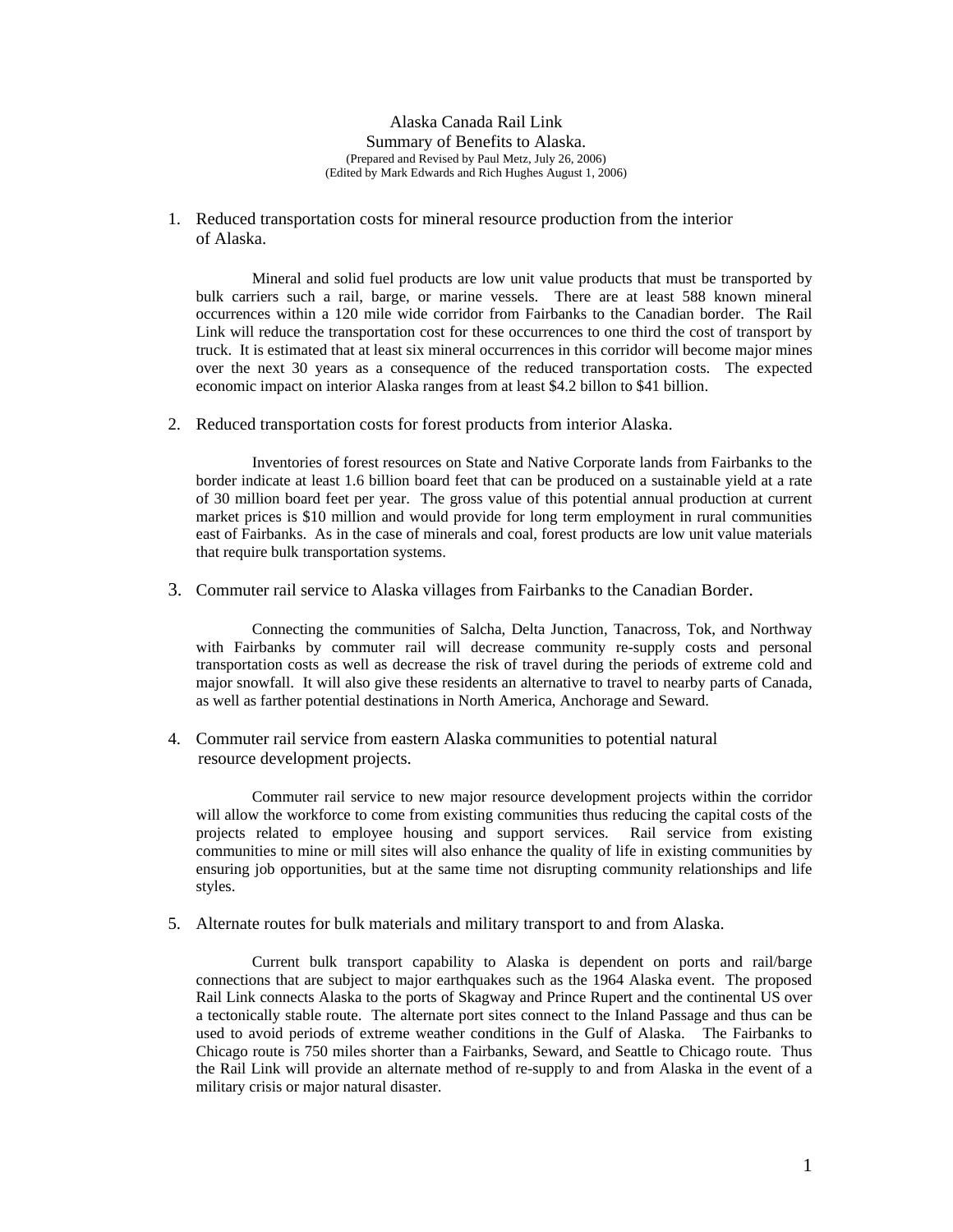6. Connection of Alaskan ports (Point Mackenzie, Anchorage, Seward, Whittier, and Skagway) to the manufacturing and population centers of the US and Canada.

The proposed Rail Link connects all of Alaska's major ports to the manufacturing, surface transportation, and population center of the US and Canada. Port congestion on the West Coast of the US and Canada will continue as port sites are limited and as trade growth in the Pacific Rim is expected to continue for the foreseeable future. The Alaska port connection will help mitigate this congestion in the future. Speed and reliability are increasingly valuable in the just-in-time, global economy. This will also reduce costs and delays that result from land to sea, sea to land commodity transfers.

7. Enhanced economics for mineral and energy production in Alaska and thus development of medium sized deposits, as well as the large and high grade deposits, such as the Red Dog, Greens Creek, Pogo, and Donlin Creek Mines.

Due to high costs of transportation and energy, only the largest and highest grade mineral deposits (those in the upper  $90<sup>th</sup>$  percentile of their type worldwide) have been developed in Alaska. With the synergistic effects of the Rail Link and multiple sources of energy (coal, petroleum, and natural gas), medium size deposits (those in the  $50<sup>th</sup>$  percentile and higher of their type worldwide) will be developed. With lower transport costs, marginal production is increased, so less valuable sections can be profitably developed. This will extend the life of many mines, increase job opportunities, and further diversify the economy of the state.

8. Potential for petrochemical production in Alaska and transport to the Chicago Hub as well as to Asian markets.

The in-state utilization of the natural gas liquids from the North Slope will increase the value of these commodities and the natural gas pipeline to the State of Alaska by at least \$1.0 billion per year. Initial demand for the estimated 13 million tons of Alaska's petrochemical products is projected to be in the Pacific Rim. However, with declining feedstock in the Gulf of Mexico, a demand shortage in the Midwest may be equivalent to half the annual production from Alaska within 15 years of the construction of the gas pipeline and the Rail Link. The shortest, fastest, and least hazardous method of shipment of these products to the Chicago Hub will be by the Rail Link.

9. Passenger and freight service from Fairbanks to Chicago in 150 hours or less.

The Rail Link is being designed as a 79 mile per hour passenger service line. The Rail Link will be capable of transporting freight between Chicago and Fairbanks in 150 hours or less. Current freight shipments by rail/barge systems require up to 14 days or nearly 2.5 times longer.

10. Enhance tourism from the continental US overland through the Canadian Rockies to Fairbanks and connection to multiple cruise ship ports-of-call.

More than 1.8 million tourists visit Alaska each year. The majority of the tourist visits to the state are by a combination of air and cruise ship transport. Although the cruises generally originate or end on the West Coast of the US and Canada, visitors come from many locations in North America, Europe, and the Pacific Rim. In addition, approximately 500,000 of those tourists ride the Alaska Railroad. With increasing fuel costs, air transport to and from Alaska as well as to and from the port-of-call for the cruise will result in higher costs per visit. Increased fuel costs will have similar effects on automobile and recreation vehicle trips to Alaska. A Rail Link from Alaska to the population centers of North America will provide for an unprecedented scenic experience and for lower transportation costs to and from the state. This will significantly enhance the tourism industry in Alaska.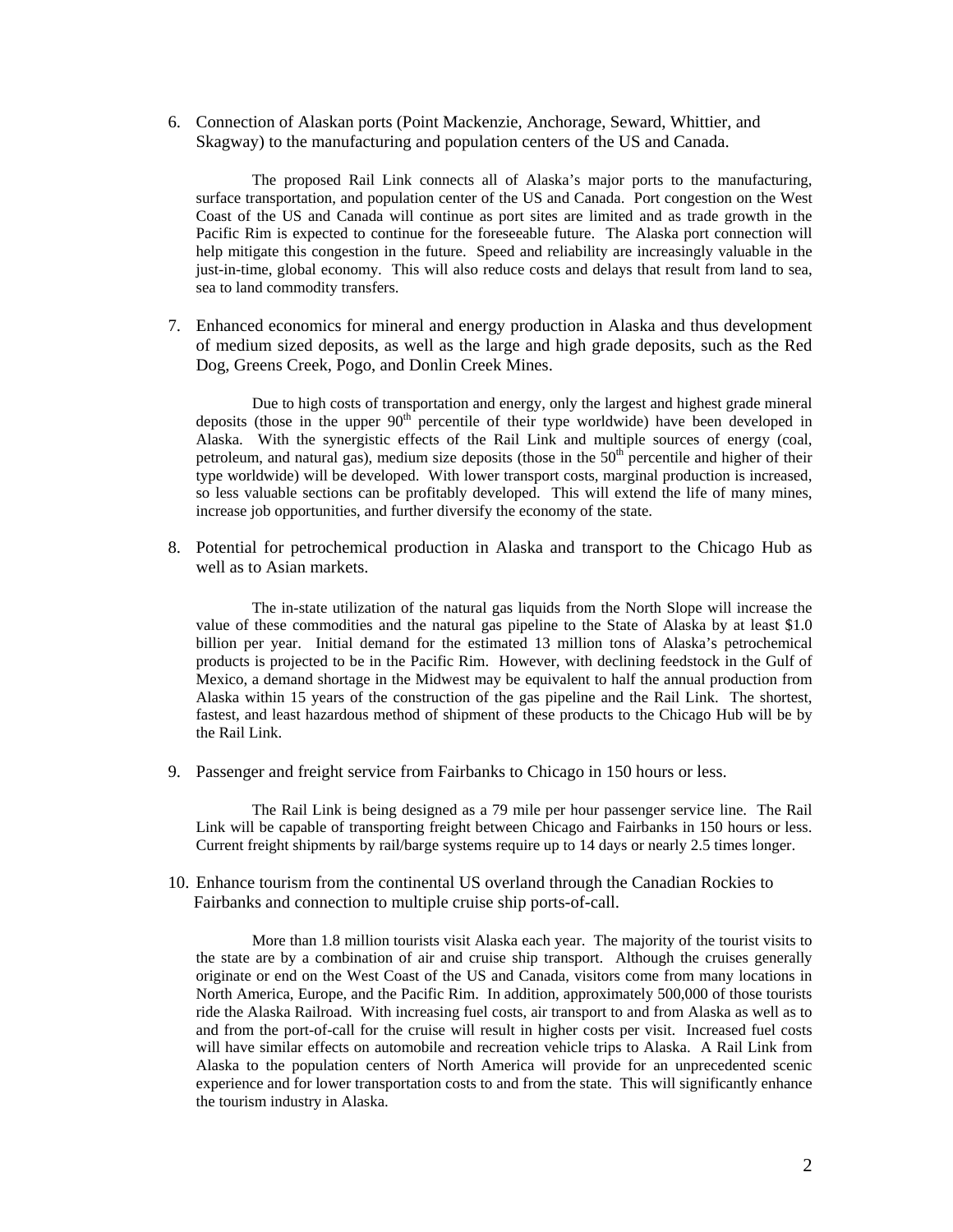11. Energy conservation through increased use of more energy efficient rail transportation versus trucks and buses.

Rail is the cheapest form of ground transportation. A ton of freight can be transported by rail for one third the fuel needed to transport the same material by truck. With energy costs increasing, more freight and passengers will be transported by rail in North America in the future.

12. Many environmental advantages will be realized.

The rail service alternative will reduce environmental impacts associated with town-site development and road construction and road maintenance. Trains are a more energy efficient form of transportation. Heavier weights can be transported with little effect on the land surface. Occasional trains are less intrusive than constant highway traffic. Railroads offer controlled access to resources and remove the environmental threat of uncontrolled development. Trains have a smaller right-of-way than roads, leaving a smaller footprint on the land. Potential collocation of the gas pipeline, train, telecommunication and power lines further mitigates construction impact.

13. Increase in the value of the US dollar due to decreased energy and mineral imports.

Mineral concentrate production from Alaska is currently exported overseas for processing and then the higher unit value metals are imported back into the US. The Rail Link will allow mineral commodities to be processed directly into metals and then transported directly to the manufacturing centers of North America. As noted above, the more energy efficient rail system will decrease the demand for imported fuels.- In fact, at some point in time when the volume of rail freight becomes large enough to warrant electrification of the Alaska Railroad, petroleum based fuels may be replaced with electricity generated by coal, hydro, wind, geothermal, tidal, or some other cost effective local source. Increasing the value of exports from Alaska and decreasing the value of imports will strengthen the US dollar, thereby benefiting every consumer in the country.

14. The opportunity of constructing a value-added mineral concentrate facility (a smelter refinery complex) in the state will be enhanced.

The United States is desperately in need of mineral concentrate treatment facilities and refining capacity. Due to the reduced transport cost to the center of commerce of the contiguous states, the likelihood of a smelter-refinery being built in Alaska is greatly improved.

15. The military can benefit in numerous ways.

 Sensitive military equipment or troops can be transported safely and discretely. Construction costs will be reduced for any future projects, such as the recent national defense project at Fort Greely, the Donnelly and Tanana Flats Training Areas, and Allen Airfield. Opperational costs would decline for routine transport and military exercises. A new form of transport would be available in a defense emergency or time of war.

16. Public safety is enhanced.

Moving larger amounts of cargo and people by rail will result in less congestion and less accidents on our highway system.

17. Road maintenance costs will be reduced.